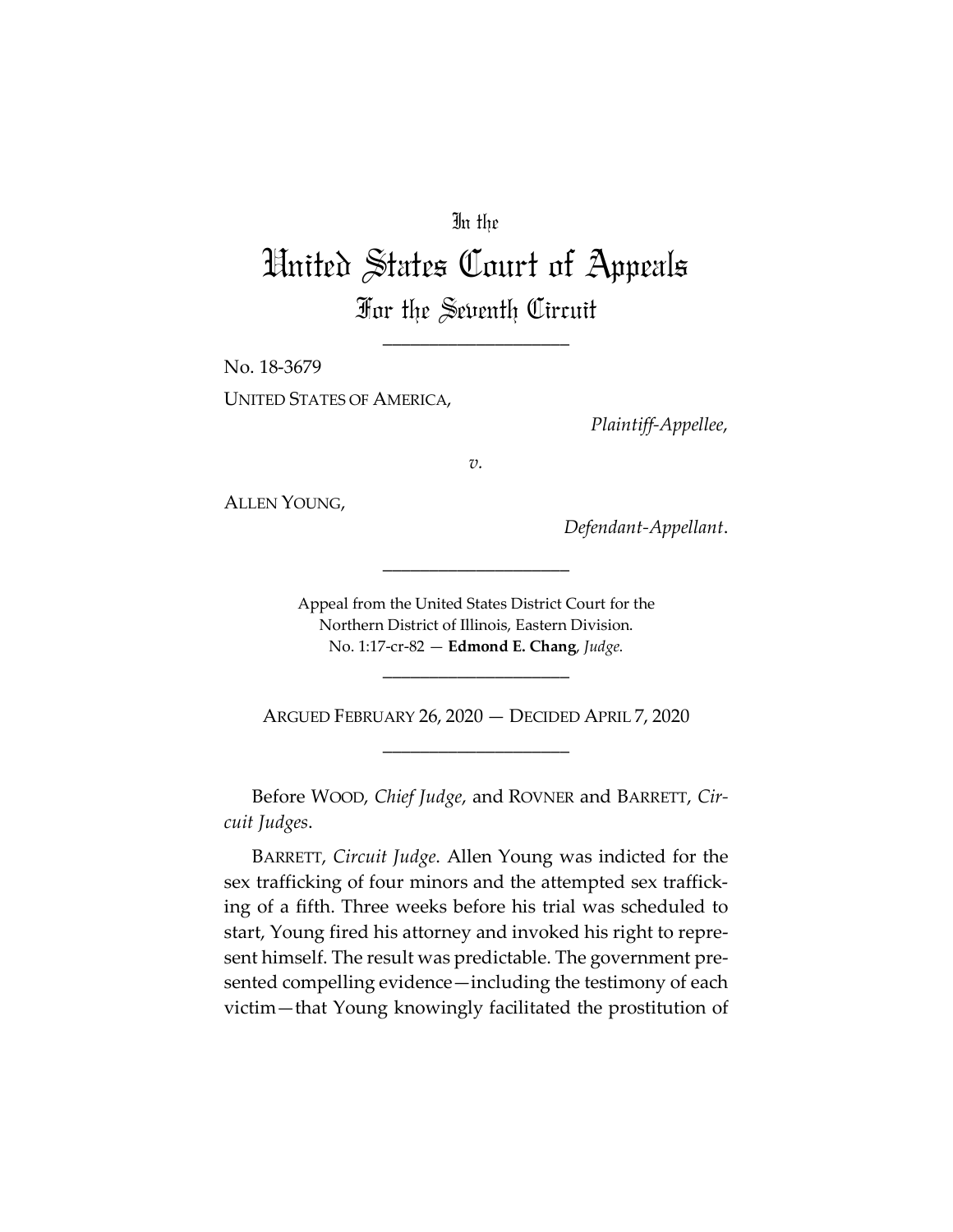vulnerable minors and profited from their exploitation. Young, appearing pro se, failed to mount a serious defense to the government's case, and the jury convicted him on all counts. He now appeals eight issues from the trial. None of his arguments has merit, and we affirm the judgment across the board.

I.

Between 2014 and 2016, Allen Young promoted the prostitution of high-school-aged minors and took a cut of the money that they were paid for sex. He was indicted under 18 U.S.C. § 1591 for sex trafficking four minor victims—Jyanna, Kiwana, Jackie, and Destiny—and attempting to do the same with a fifth—Alexus. Young followed the same general pattern with each victim. After meeting the victims, Young showed them the classified ads website Backpage.com and taught them how to post advertisements for "escort services." Young sometimes took revealing photos of the victims for their ads and posted them himself from his own computer, paying the advertising fees out of pocket. Young then facilitated the victims' "calls," or appointments, with the men who responded to the Backpage ads. He set the hourly rates that his victims would charge for sex; he reserved the hotels where the sexual acts would take place; and he provided the victims with condoms to use during sex, as well as cell phones that they could use to contact him during their appointments. He provided housing for one victim, Kiwana, in his basement. Young also drove the victims to and from their calls, at least once picking up a victim from high school to take her to a call. Young usually took half of the money that his victims were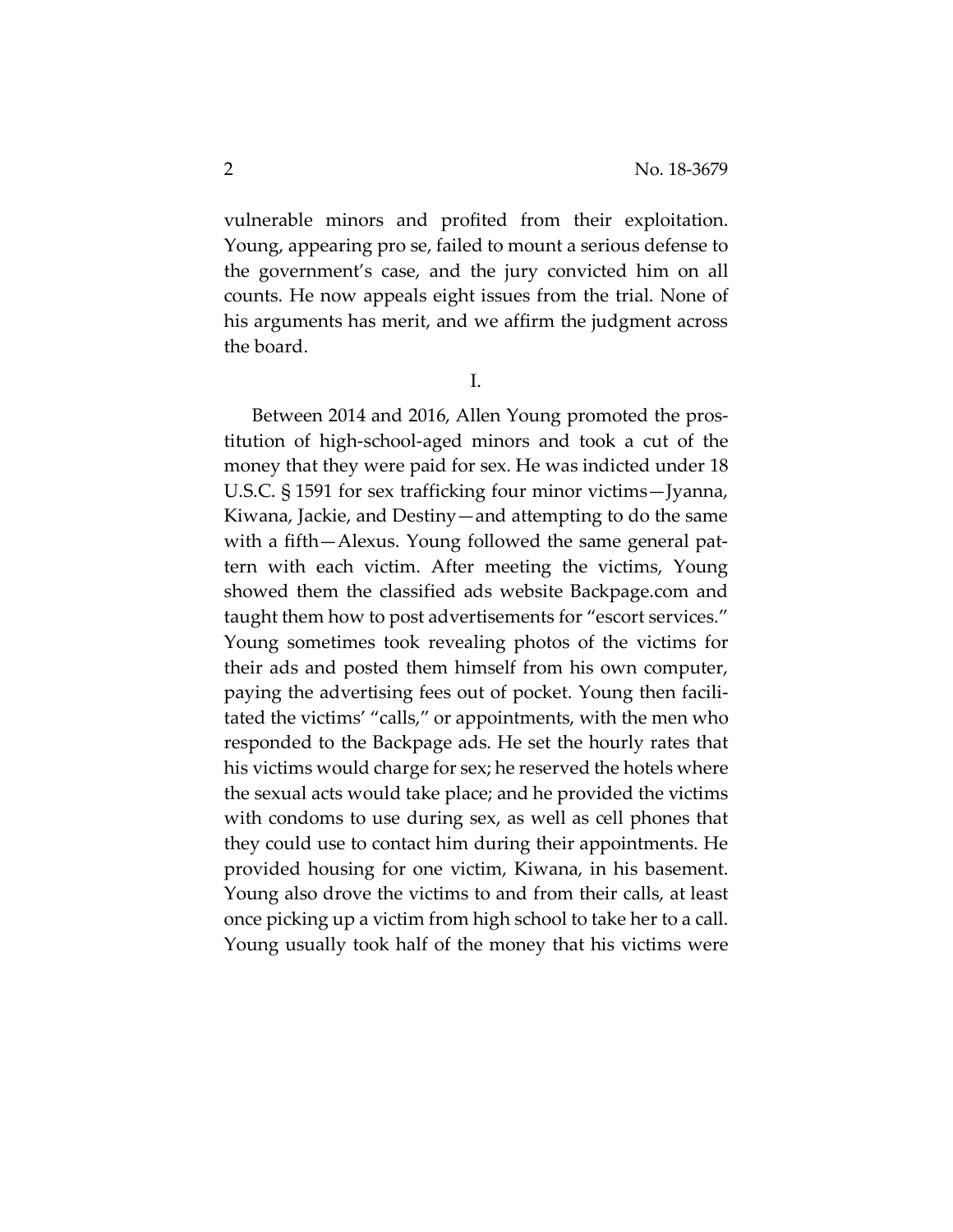paid for sex. Sometimes he personally demanded sex from them—either in addition to or instead of the money.

A few weeks before Young's trial was set to begin, Young fired his counsel and elected to represent himself. At trial, the government presented substantial evidence of Young's guilt. It elicited testimony from each of the five victims, the FBI special agent who investigated the case, and a witness who had seen Young transport the victims. It introduced phone records showing extensive contact between Young's phone and the victims', which consistently matched the times and locations of their appointments. It put Young's former employer on the stand, who testified that he had fired Young after discovering that Young had used the workplace to photograph and advertise young women on Backpage. It introduced Young's personal notebook, which contained the email address that he had used to post at least one of the victims' Backpage ads and tips on how to avoid getting caught by the police as an escort. And it furnished the jury with Young's postarrest statement, during which he admitted that he knew about Backpage and that he knew Jyanna and knew that she was a minor.

Young testified in his own defense, questioned by his standby counsel. On the stand, Young admitted that he had been trying to start an adult escort business, that he knew some of the victims, and that he helped them by giving them rides. He denied facilitating their prostitution and posting their ads on Backpage, and he said that he did not know that they were all minors.

The jury convicted Young on all counts, and the court sentenced him to 21 years' imprisonment. Now represented by counsel, Young appeals eight issues from trial.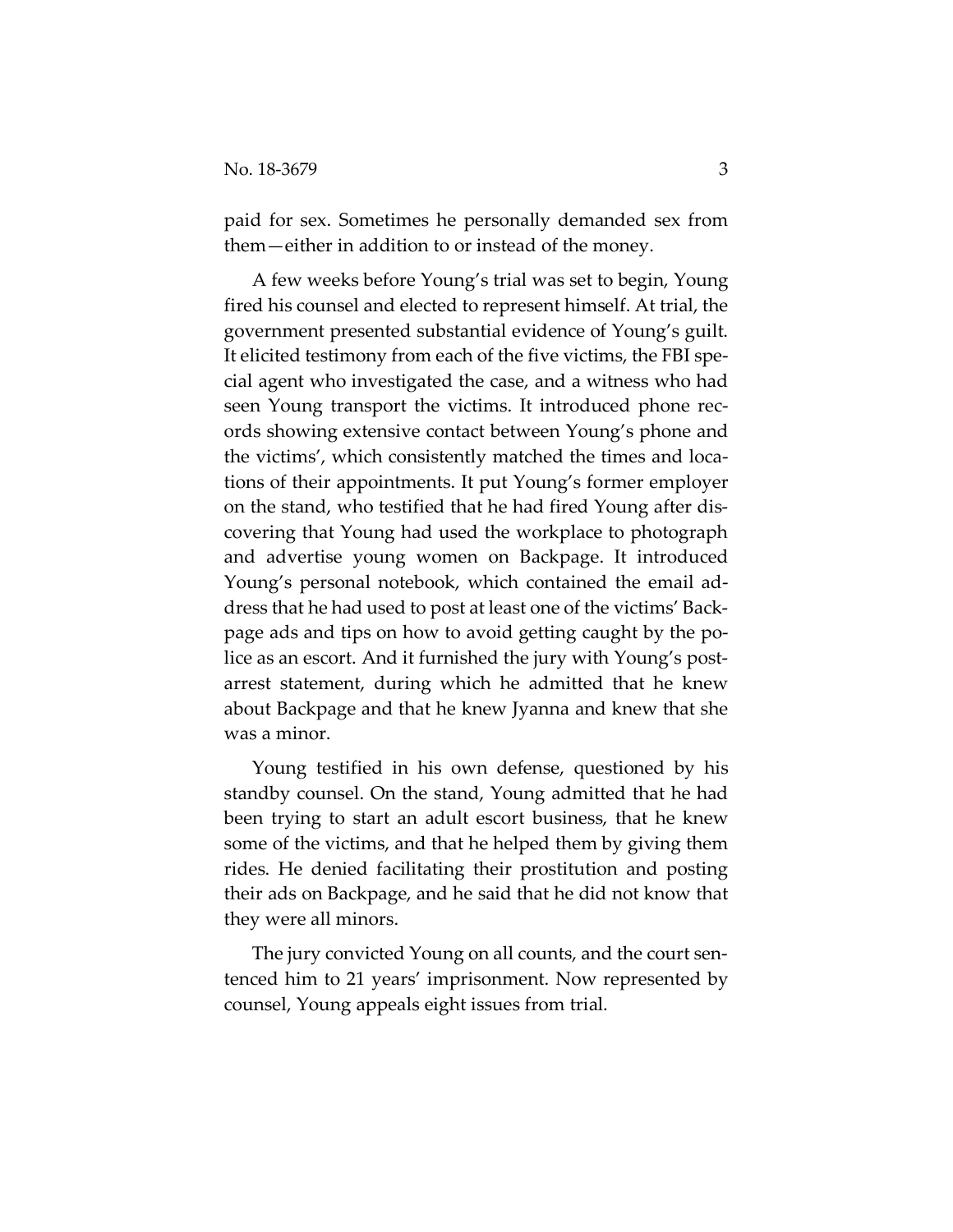Young first argues that he never stood a chance at trial because the district court did not give him adequate time to prepare. The court denied the motion for a continuance that Young filed on May 3, 2018, eleven days before trial was set to begin.

Young's May 3 motion for a continuance was not his first. The court had originally scheduled the trial to begin on January 22, 2018. Still represented by counsel at the time, Young moved in January 2018 for a continuance to respond to a government request to narrow the indictment and to address new facts that the government had recently learned and disclosed. The court granted that continuance and reset the trial for February 20, 2018. In February, Young moved for a second continuance because his counsel had a family medical issue. The court granted that motion and rescheduled the trial for May 14, 2018. In early April, the grand jury returned a narrowed superseding indictment. Two weeks later, Young elected to waive his right to counsel. The district court thoroughly advised Young about the consequences of invoking his right to self-representation under *Faretta v. California*, 422 U.S. 806, 835 (1975). The court explained that proceeding pro se could restrict Young's ability to conduct research and to prepare for the trial. Young waived his right to counsel anyway. On May 3, he orally moved for a third continuance to help prepare for the trial. The district court denied the motion and proceeded with the May 14 schedule.

A district court has great discretion in scheduling trials and may adhere to a trial date unless there are strong reasons to grant a continuance. *United States v. Cosby*, 924 F.3d 329, 334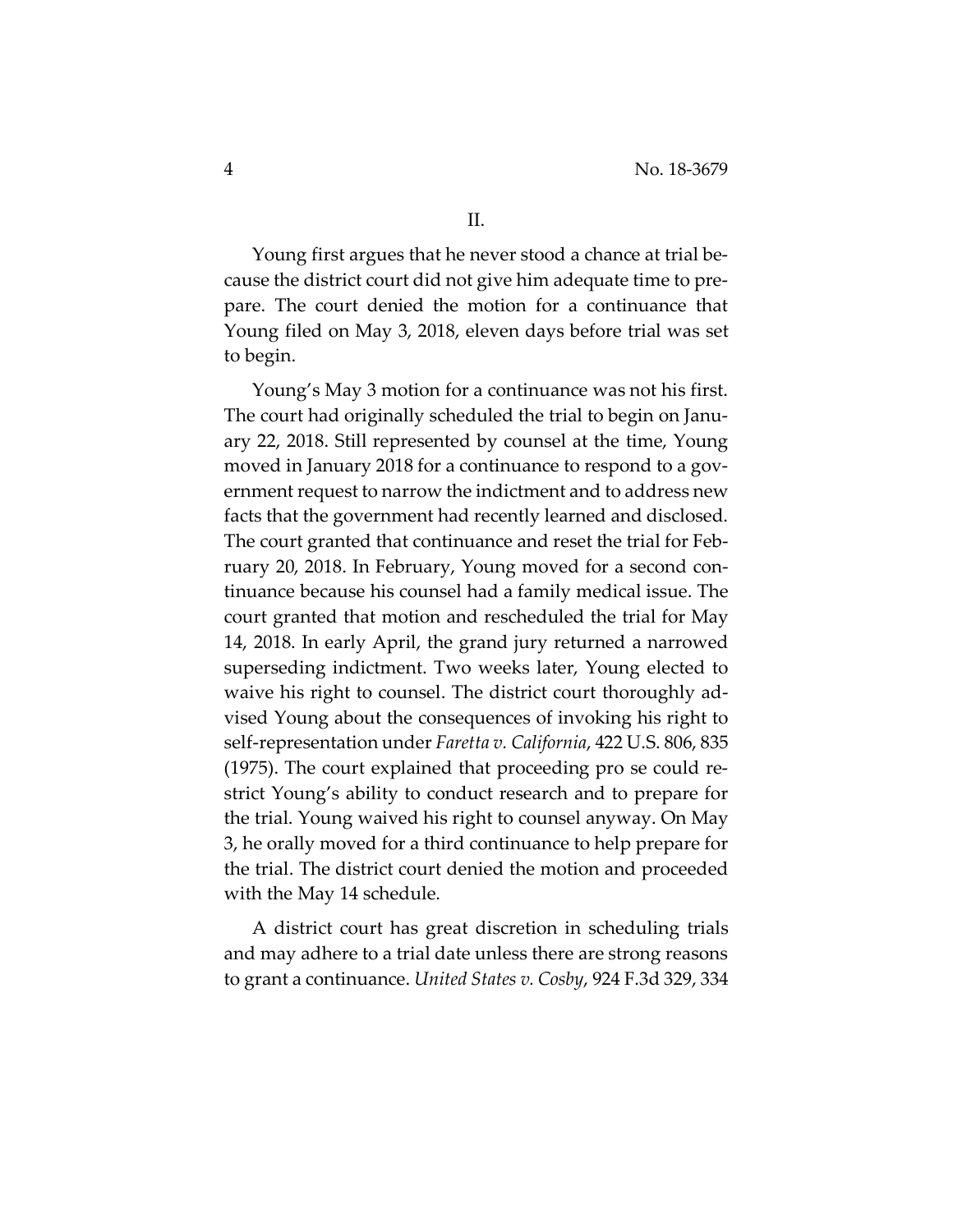(7th Cir. 2019). To determine whether such strong reasons exist, a district court must consider several factors, including the amount of time available for preparation, the risk of prejudice from denying the continuance, the defendant's role in shortening the effective preparation time, the complexity of the case, the availability of discovery from the prosecution, the likelihood that a continuance would have helped the defendant, and the inconvenience to the district court. *United States v. Schwensow*, 151 F.3d 650, 656 (7th Cir. 1998). We will reverse the district court's denial of a motion for a continuance only for abuse of discretion and upon a showing of actual prejudice. *Id.*

Reviewing the relevant factors, we conclude that the court did not abuse its discretion in denying the third motion for a continuance. Young has failed to explain what he would have done differently with the benefit of more time. He had 15 months from the initial indictment to trial to prepare; for most of that time, he had the help of a lawyer, and after he took over his own defense, he had almost three weeks to get up to speed. *Id.* (affirming the district court's denial of a continuance where the defendant had months with counsel to prepare for trial before electing to proceed pro se). His desire for more time arose from his own knowing and voluntary choice to proceed pro se—a change that he initiated three weeks before a trial date that had already been pushed back twice. *Cf. United States v. Volpentesta*, 727 F.3d 666, 678 (7th Cir. 2013) ("We are particularly reluctant to find an abuse of discretion where, as in this case, a court denies a continuance to a defendant who decides to proceed *pro se* but then complains of not being prepared for trial."). Further, Young did not lack access to the prosecution's discovery: in detention, he was allowed to review all of the prosecution's materials except for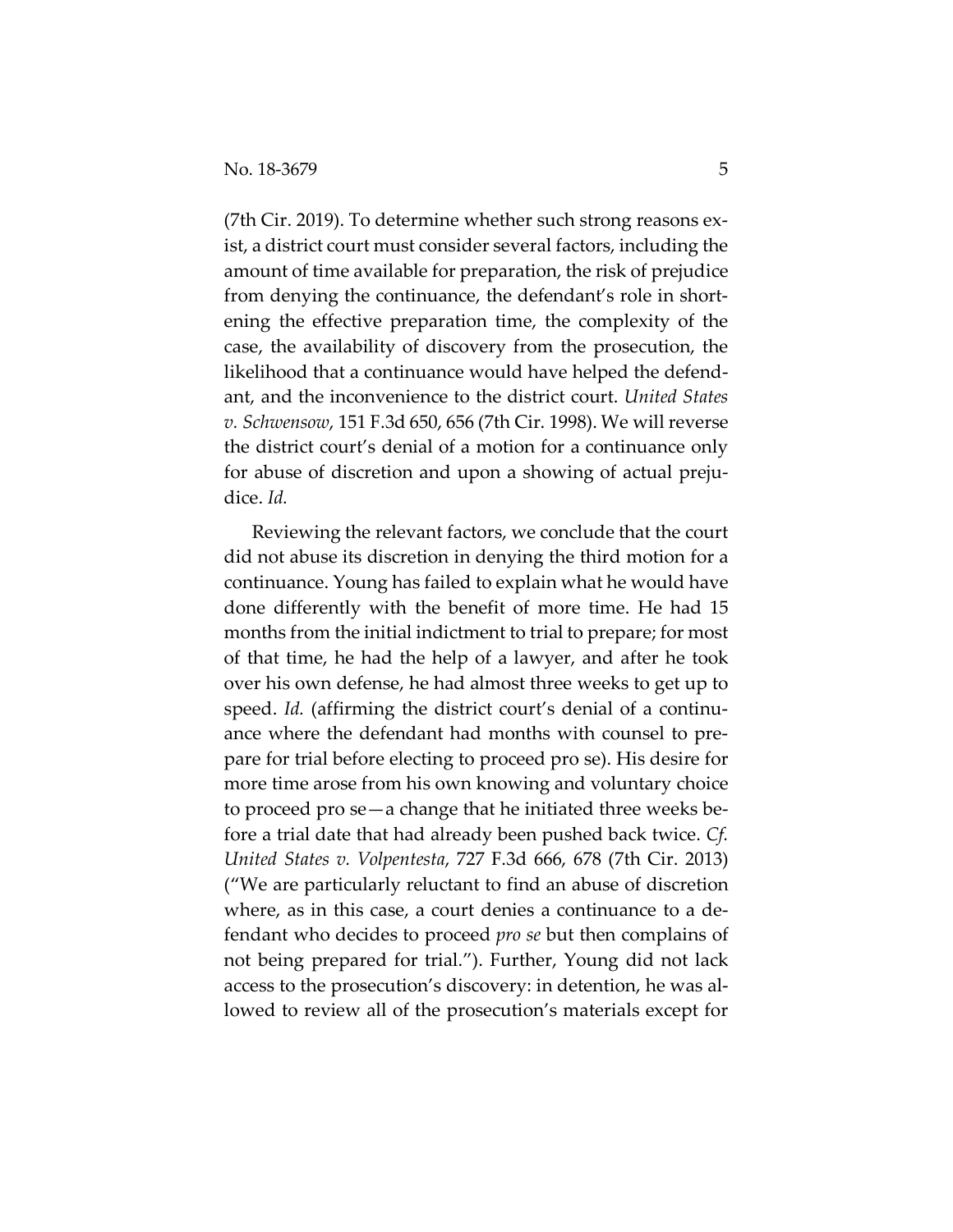certain phone records, which he was later permitted to access. As for the complexity of Young's case, the trial transcript reveals that Young had a fairly strong grasp of the relevant facts. Young may have lacked a sophisticated understanding of the law, but he has not explained why that was the result of the timeline rather than his choice to proceed pro se.

When Young elected to represent himself, he was warned that one of the consequences would be the difficulty of preparing for trial. A defendant has a right to self-representation, but "[d]efending *pro se* will almost always be foolish …." *Imani v. Pollard*, 826 F.3d 939, 944 (7th Cir. 2016). Young proceeded pro se anyway, and he now faces the consequences. The court did not abuse its discretion when it denied a third continuance.

## III.

Young also argues that the district court erroneously instructed the jury on the interstate commerce element of the offense. Young was indicted under 18 U.S.C. § 1591, which requires that the offense occur "in or affecting interstate commerce." The district court instructed the jury that this element would be satisfied if the defendant did or knowingly caused another to do one or more of the following actions as part of in or in furtherance of the offense: "(1) used hotels that serve interstate travelers; or (2) used condoms manufactured outside of the State of Illinois; or (3) used the Internet to place advertisements." Young asserts that these connections to interstate commerce are too flimsy to support a conviction.

We reject Young's narrow theory. The statute sweeps broadly: again, the defendant's actions need only be "in or affecting" interstate commerce. The Seventh Circuit's pattern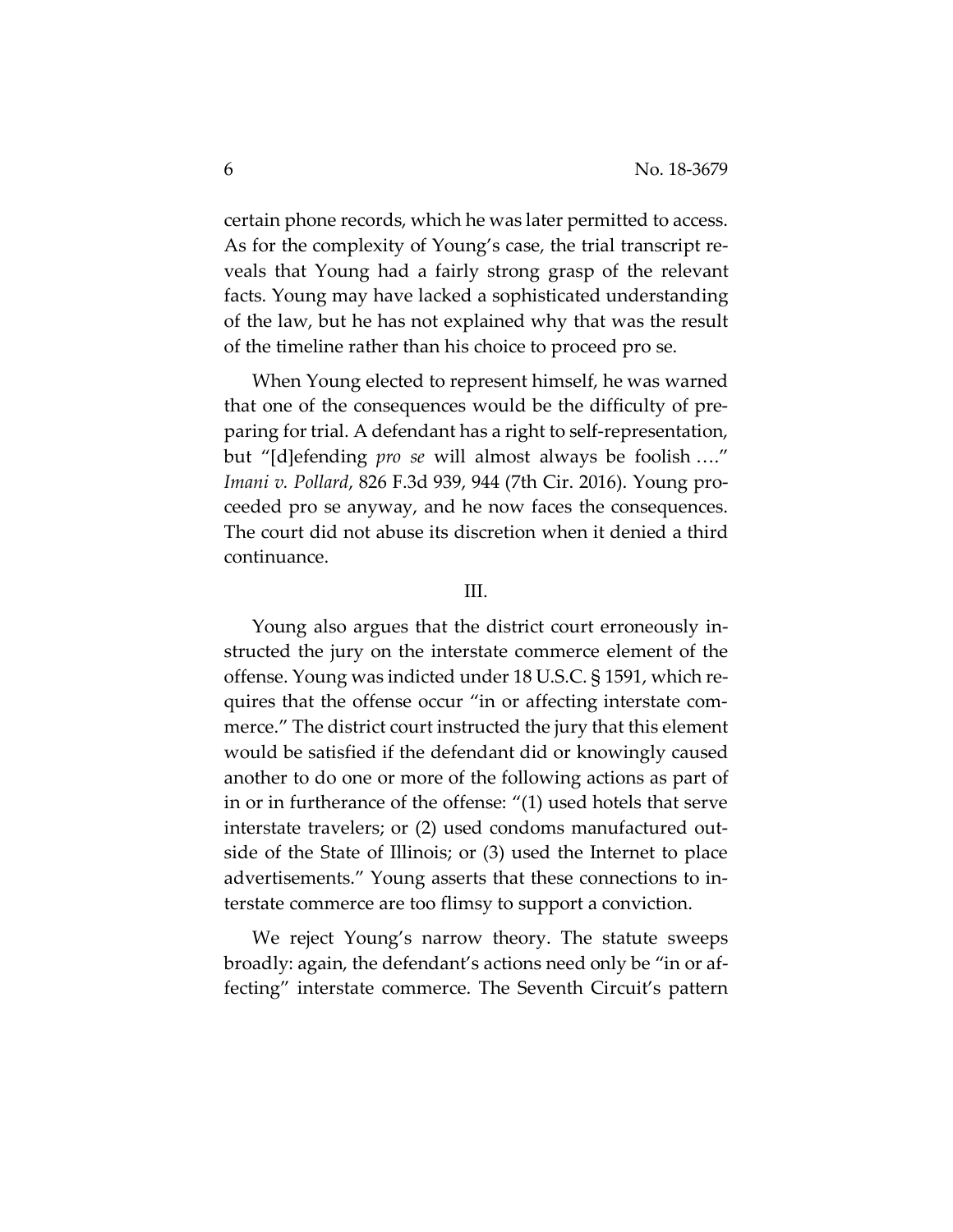jury instructions clarify that commerce "includes, among other things, travel, trade, transportation and communication." PATTERN CRIMINAL JURY INSTRUCTIONS OF THE SEVENTH CIRCUIT 470 (2012 ed., rev. 2019). An advertisement for sex placed on the internet is plainly a communication delivered through an interstate infrastructure. *See United States v. Horne*, 474 F.3d 1004, 1006 (7th Cir. 2007) (explaining that a website "is an avenue of interstate commerce" and that the internet "crosses state and indeed international boundaries"). Hotels catering to interstate travelers have a close connection to interstate travel. *Cf. Heart of Atlanta Motel, Inc. v. United States*, 379 U.S. 241, 248 (1964) (holding that the local operations of a motel affect interstate commerce). And condoms manufactured out of state affect interstate trade. *See United States v. Evans*, 476 F.3d 1176, 1179–80 (11th Cir. 2007) (explaining that condoms, along with hotels, affect interstate commerce); *see also United States v. Walls*, 784 F.3d 543, 548–49 (9th Cir. 2015) (holding that because Congress found that sex trafficking has a substantial effect on interstate commerce in the aggregate, each individual action need only have a de minimis effect on interstate commerce).

The jury instructions thus comported with the broad language of § 1591. Other circuits have taken the same approach to the interstate commerce element in this very statute. *See, e.g.*, *United States v. Phea*, 755 F.3d 255, 263 (5th Cir. 2014) (element satisfied by use of cell phone, out-of-state customer, and online ads); *United States v. Todd*, 627 F.3d 329, 331–33 (9th Cir. 2010) (Craigslist and newspaper ads); *Evans*, 476 F.3d at 1179–80 (condoms and hotels). And we have interpreted the interstate commerce element of the Hobbs Act, another statute with a broadly defined interstate commerce element, in a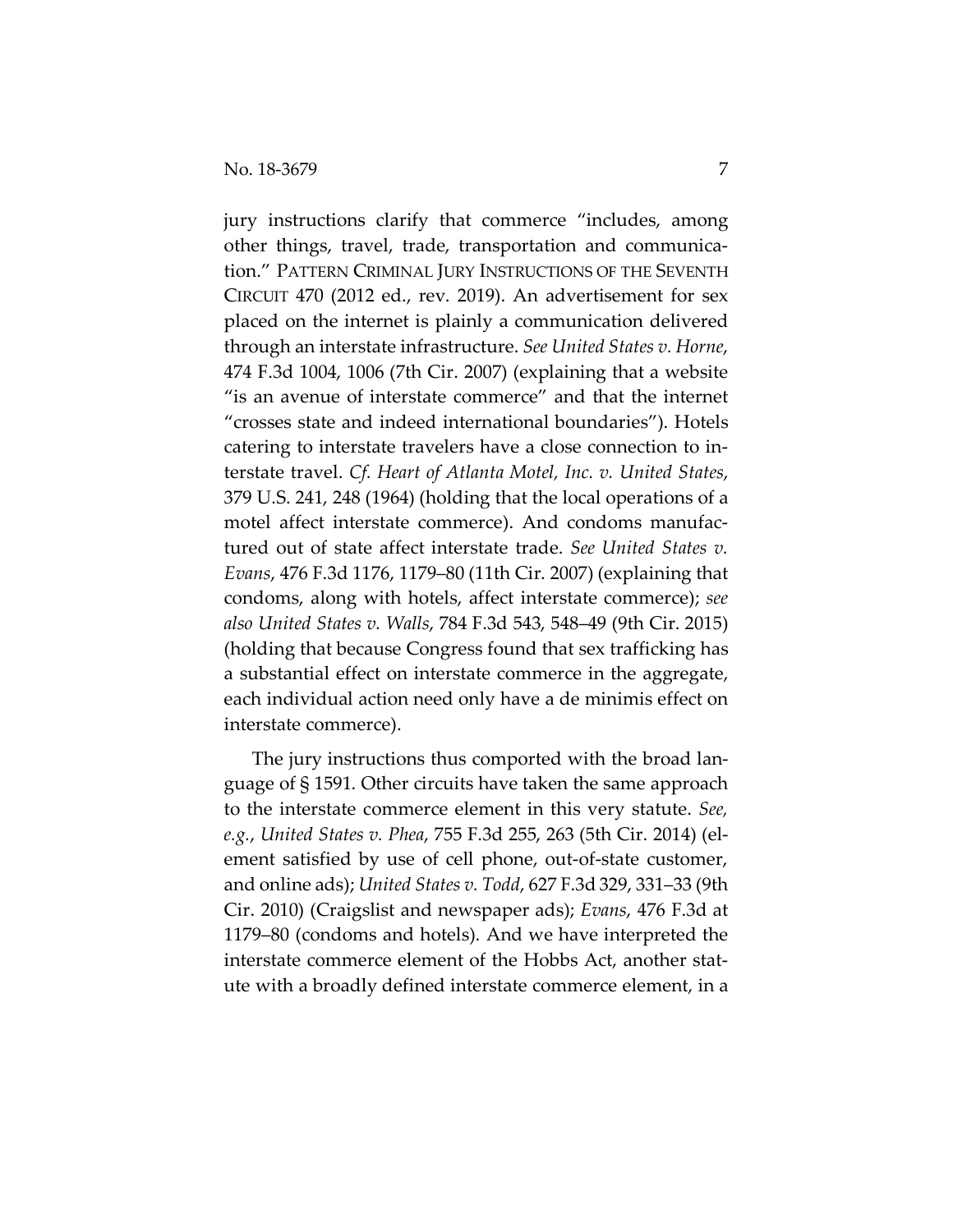similarly expansive way. *See Horne*, 474 F.3d at 1006; *United States v. Stillo*, 57 F.3d 553, 558–59 (7th Cir. 1995).

Young next argues that even if the court properly instructed the jury on the interstate commerce element, the evidence presented at trial was insufficient to prove that element. Young moved for a directed verdict on this basis at the district court and now argues that it warrants a reversal of his conviction. We will overturn a conviction based on insufficiency of the evidence only if the record is "devoid of evidence from which a reasonable jury could find guilt beyond a reasonable doubt." *United States v. Durham*, 645 F.3d 883, 892 (7th Cir. 2011).

Young has a compelling argument with respect to two of the three grounds on which the jury could have found the "interstate commerce" element satisfied: hotels and condoms. The government presented little to no credible evidence of the interstate nature of the hotels that Young used or that the condoms that he provided to the victims were manufactured out of state. That was unfortunate. Such information is no doubt readily available, and the government could have averted litigation on this issue by presenting it.

Fortunately for the government, it had enough evidence of the third ground—internet advertising—to prove the interstate commerce element for each count of conviction. The court instructed the jury that they could find that the government proved the interstate commerce element if Young used or caused someone else to use the internet to place advertisements "as part of or in furtherance of the offense." Jyanna, Kiwana, Destiny, and Jackie all testified at trial that Young used Backpage to advertise their escort services. They explained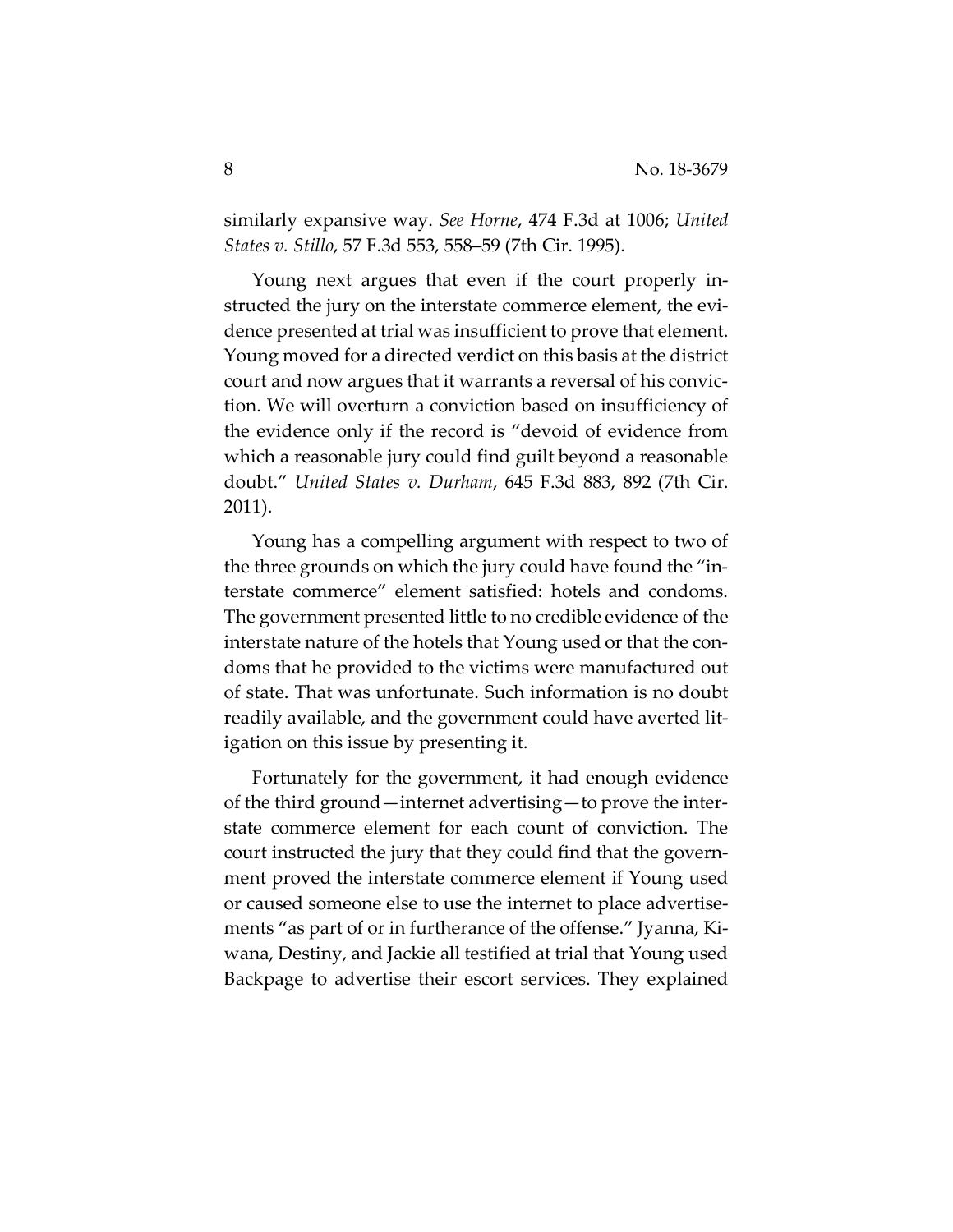that sometimes Young posted their advertisements on Backpage himself and sometimes he took photos for the website and instructed one of the victims to post them on his behalf. They further testified that Young sometimes paid money to Backpage to promote their ads on the website. Their testimony was supported by examples of the advertisements, which were linked to Young's phone number, email address, and IP address. That evidence is sufficient for a reasonable jury to find that Young used the internet in furtherance of his offenses against all four victims of sex trafficking.

With respect to Alexus, the victim of attempted sex trafficking, the evidence was slightly weaker. Jyanna testified that Young had posted an advertisement on Backpage for escort services, but not for Alexus directly. Two men responded to the Backpage ad, requesting two escorts. Jyanna persuaded her friend Alexus to be the second, and Young picked up both Jyanna and Alexus to take them to the call.

Even though Young did not advertise Alexus by name or by photograph, Jyanna's testimony supports the jury's finding on the "interstate commerce" element with respect to Alexus. Young's Backpage advertisement attracted customers seeking two escorts, and he used Alexus to fulfill their request. Based on that evidence, a reasonable jury could conclude that Young used the internet "as part of or in furtherance of" his attempt to provide Alexus for sex. The record therefore was not "devoid" of proof that Young acted in interstate commerce with respect to every offense for which the jury convicted him.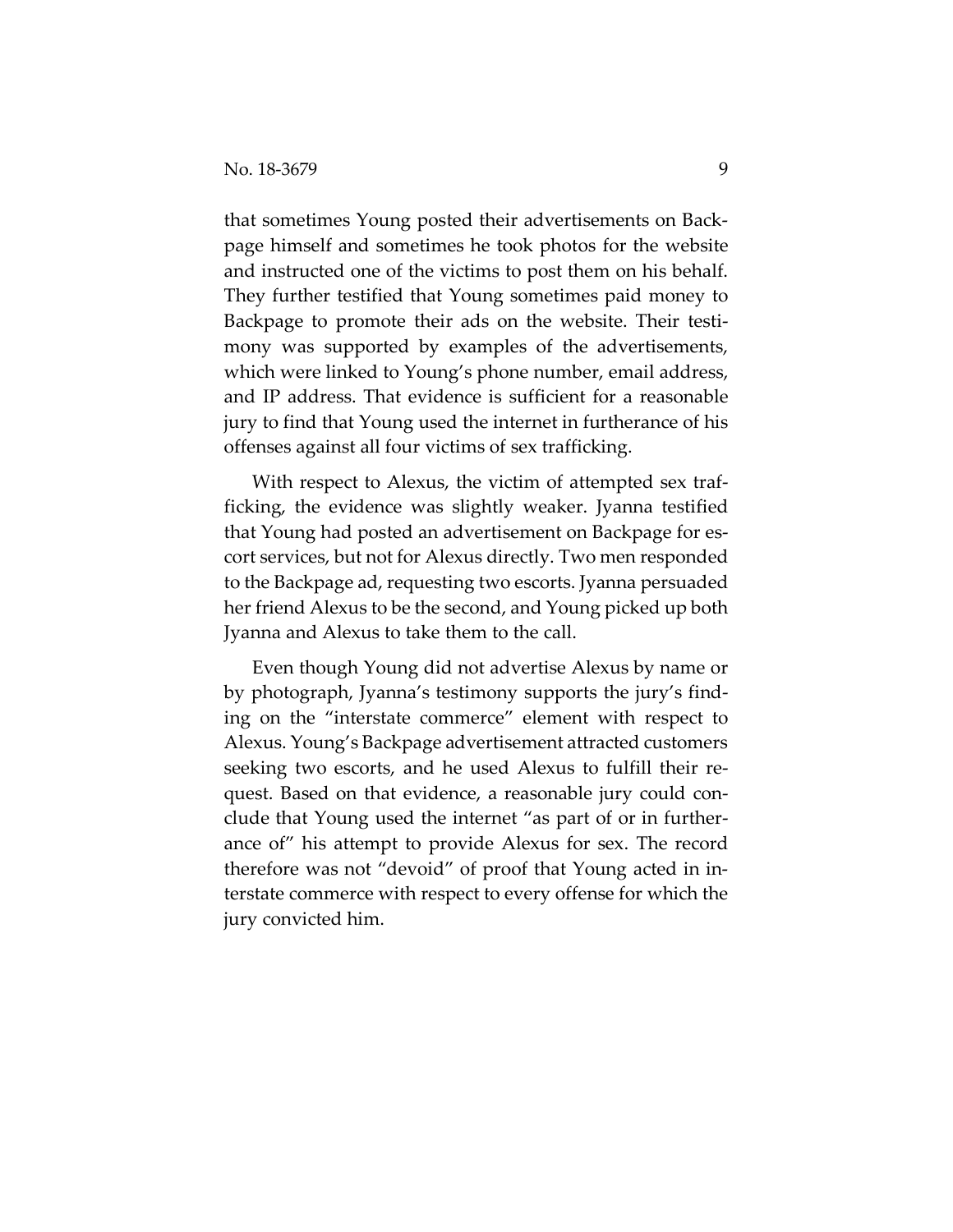#### IV.

Young challenges the district court's decision to exclude evidence of his minor victims' past sexual conduct. Before trial, Young moved to introduce evidence that Jyanna, Kiwana, and Alexus had been engaged as prostitutes "on their own" before they ever met him. The district court denied Young's motion under Federal Rule of Evidence 412. We review the exclusion for abuse of discretion. *United States v. Groce*, 891 F.3d 260, 266 (7th Cir. 2018).

Evidence offered to prove that a victim engaged in other sexual behavior is generally inadmissible in proceedings involving allegations of sexual misconduct. FED. R. EVID. 412(a)(1). The rule serves two purposes: it is meant to protect victims against "the invasion of privacy, potential embarrassment and sexual stereotyping that is associated with public disclosure of intimate sexual details" and to encourage victims to participate in legal proceedings without fear of those consequences. FED. R. EVID. 412 advisory committee's note to 1994 amendments. But the general rule has a few narrow textual exceptions, and Young argues that his proposed evidence falls under one of them. A court may admit sexualhistory evidence in a criminal case if excluding the evidence would violate the defendant's constitutional rights. FED. R. EVID.  $412(b)(1)(C)$ . Young argues that the exclusion violated his Sixth Amendment right to prove his defense. The federal sex-trafficking statute makes it a crime to knowingly or with reckless disregard recruit, entice, harbor, transport, provide, obtain, advertise, maintain, patronize, or solicit a minor to engage in a commercial sex act. 18 U.S.C. § 1591. Young posits that the evidence would tend to show that he lacked the mens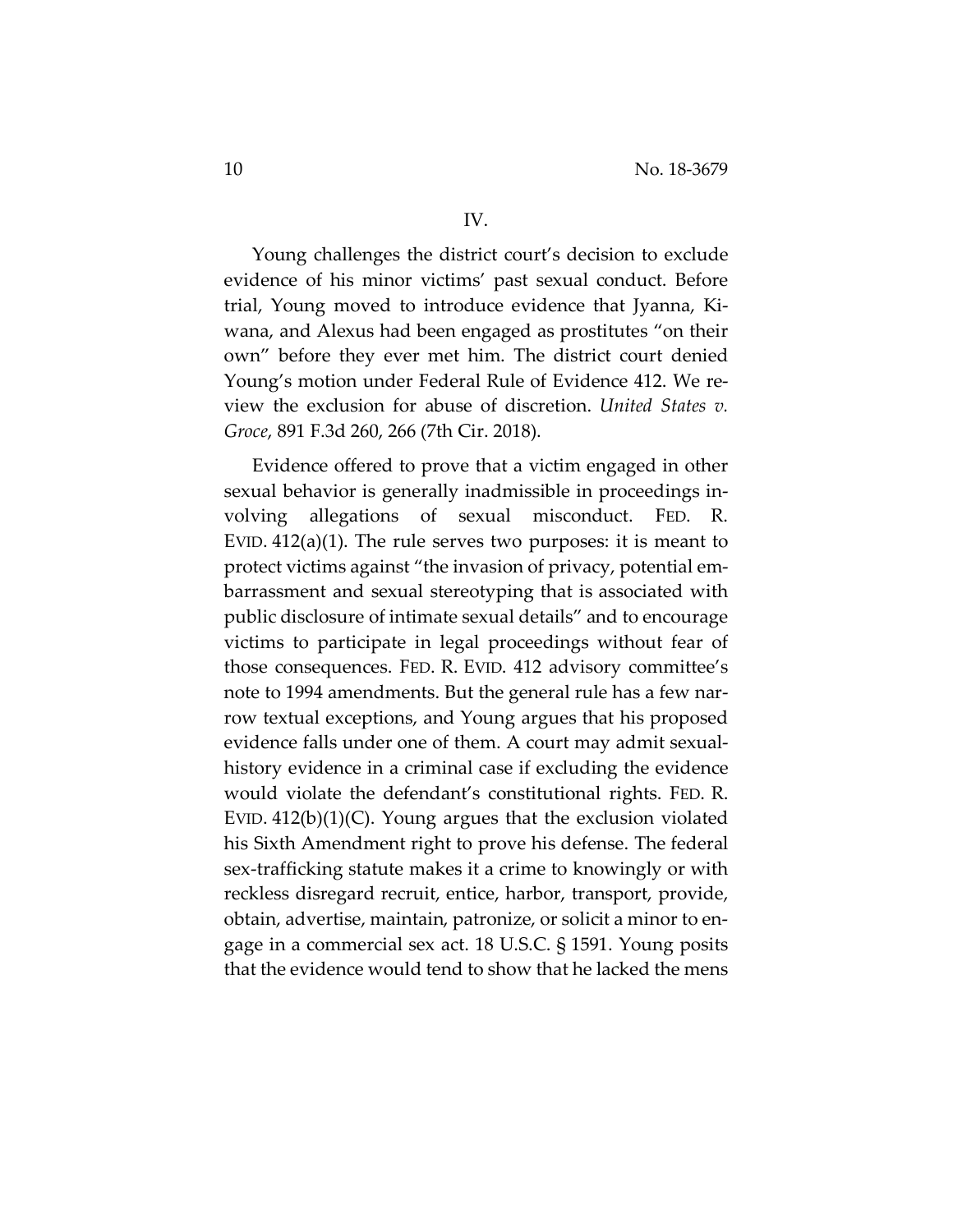rea to knowingly or with reckless disregard "coerce," "recruit," or "harbor" the victims because he believed from their prior sexual acts that they were "acting of their own volition."

The district court properly rejected this argument. Disproving that he knowingly "coerced" his victims would not have helped Young because coercion is not an element of the federal crime of sex trafficking when the victim is a minor. *Id.* § 1591(a), (c). Nor would it have helped Young to disprove that he knowingly "recruited" the victims to prostitution. Although recruitment is one possible means of completing the federal crime of sex trafficking, Young was not indicted for recruitment. Finally, the prior sexual conduct of Young's minor victims has no bearing whatsoever on whether Young knowingly "harbored" any of them for prostitution—that is, whether he knowingly provided his victims with a place to live. Nor, for that matter, could Young argue that his victims' prior sexual acts bore on whether he "transported," "provided," "obtained," or "maintained" them—the other charges in his indictment. *See Groce*, 891 F.3d at 266–67 (rejecting evidence of prior prostitution as irrelevant to the present charges); *United States v. Carson*, 870 F.3d 584, 593–94 (7th Cir. 2017) (same); *United States v. Cephus*, 684 F.3d 703, 708 (7th Cir. 2012) (same). The district court did not infringe on Young's constitutional rights by denying him the opportunity to present evidence of his minor victims' sexual history.

V.

Young next argues that his personal notebook should have been excluded from evidence as the fruit of an illegal search. He contends that the person who consented to the search did not have the apparent authority to do so. *See Illinois v. Rodriguez*, 497 U.S. 177, 188–89 (1990).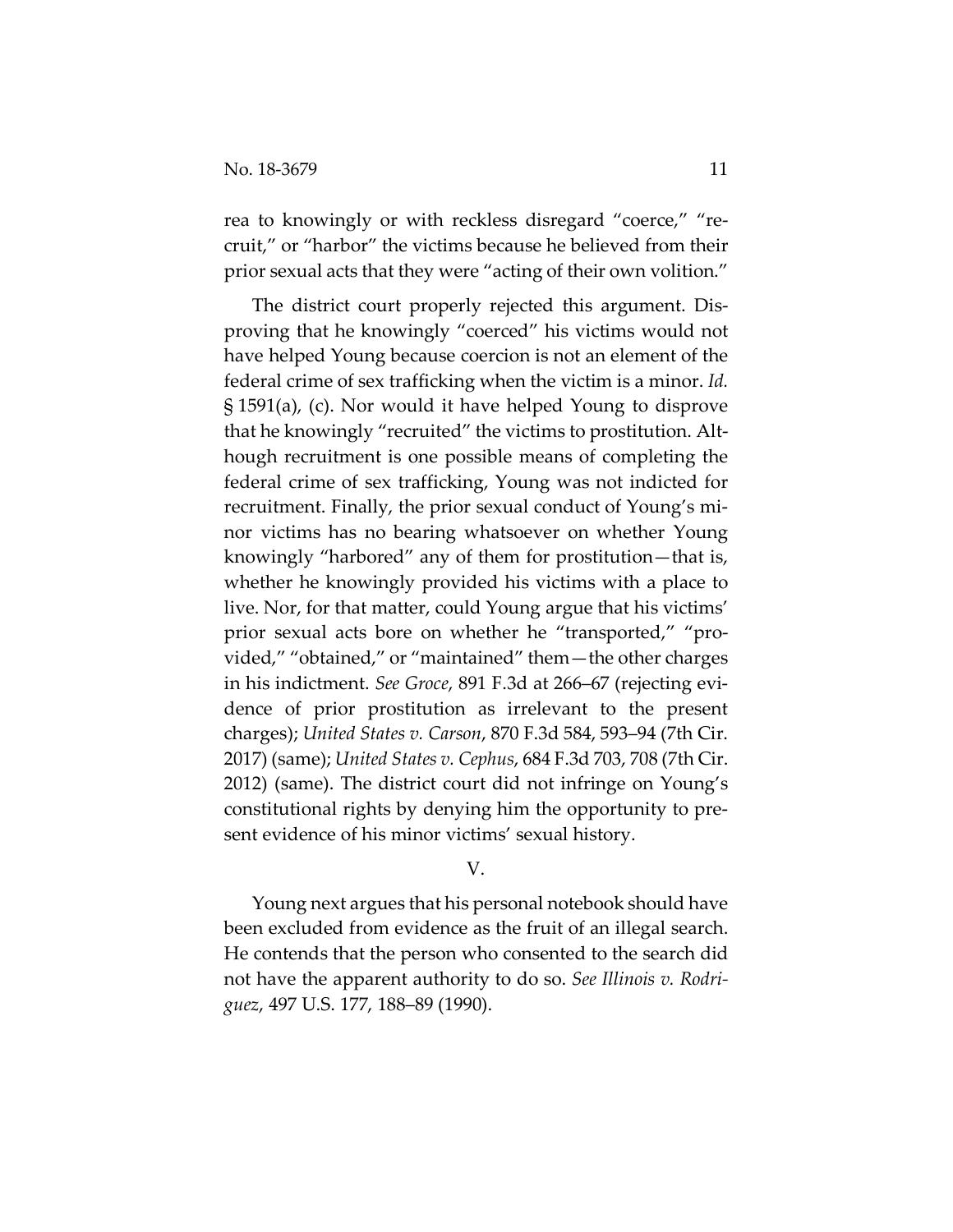Whatever the merits of Young's Fourth Amendment argument, he made it too late. A party moving to suppress evidence must do so before trial; the court may consider an untimely motion only if the moving party shows good cause. FED. R. CRIM. P.  $12(b)(3)(C)$ ;  $12(c)(3)$ . Young did not file a pretrial suppression motion; instead, he moved to suppress the notebook during the trial after the prosecution introduced the evidence. Young asserts that his election to proceed pro se during the weeks before trial amounted to good cause for his untimeliness. But Young discussed this issue with his attorney months before his decision to proceed pro se, and he was able to file several other pretrial motions after he fired his counsel. The district court's conclusion that Young failed to demonstrate good cause for his untimeliness was not an abuse of discretion.

### VI.

Young presents a spate of other arguments, all of which we reject. Young contends that the district court erroneously instructed the jury on the definition of "reckless disregard." But the court's instruction comported with our definition of the term in *Carson*, 870 F.3d at 601. Young also challenges the admission of testimony by government's expert FBI Special Agent Carrie Landau. The district court did not abuse its discretion by concluding that Landau's expert testimony, which defined key terms and explained common sex-trafficking dynamics, was reliable and helpful for the jury. *See* FED. R. EVID. 702; *Daubert v. Merrell Dow Pharm., Inc.*, 509 U.S. 579 (1993). Young's motion for a new trial on the basis of supposed perjury by two government witnesses, Special Agent Dana McNeal and victim Destiny, fares no better. The district court did not abuse its discretion when it concluded that